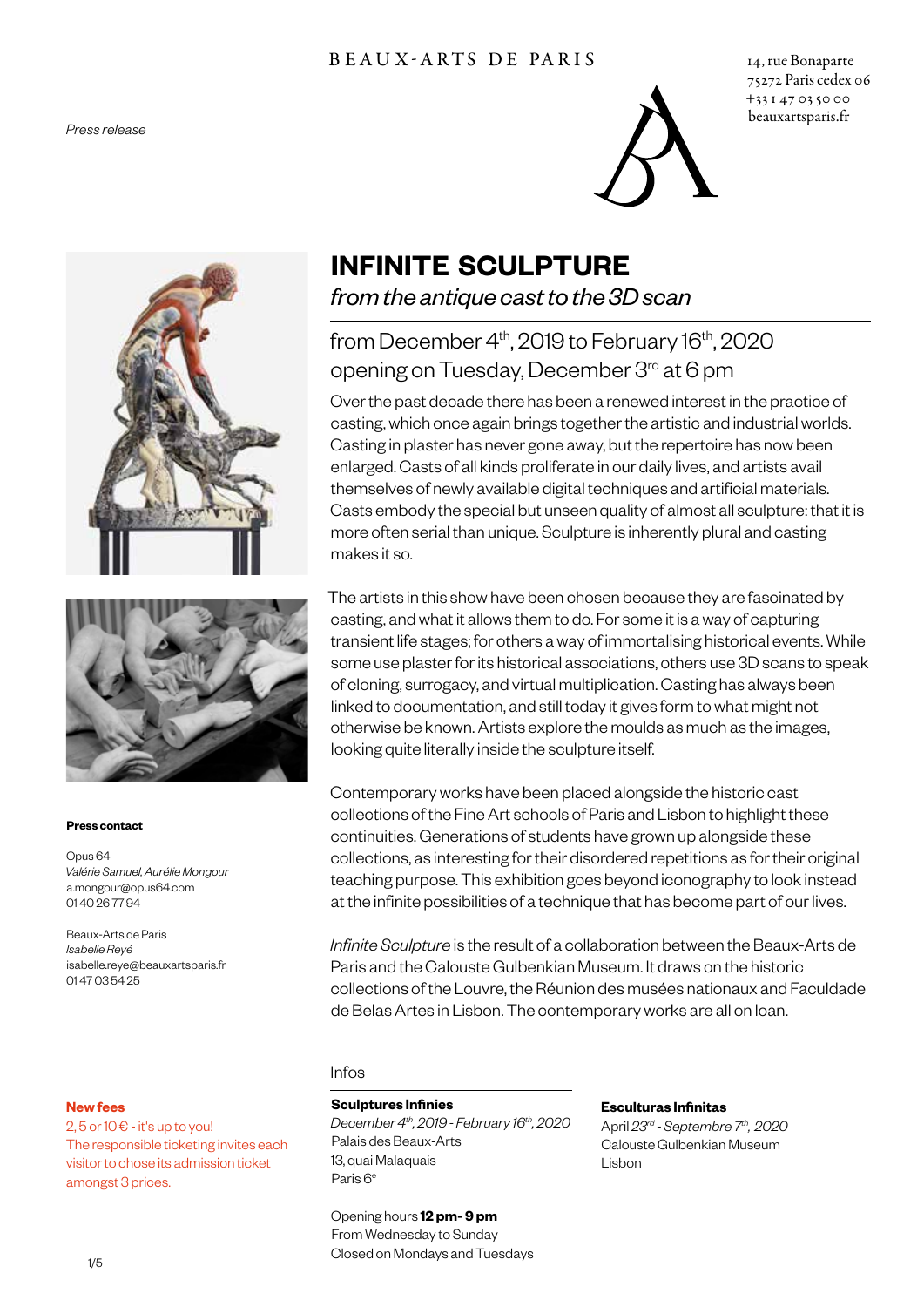## **CONTEMPORARY ARTISTS**

Daphne Wright and Michael Dean use casting, in part, to capture the features of their children before they grow up. Jumana Manna has adopted casting to consider the political uses of archaeological records; Asta Groeting's Berlin façades record the violence of World War II. Simon Fujiwara's casts are also a type of modern monument and David Bestué's use their own contents to function as site-specific memorials. Steven Claydon, Alexandra Domanovic and Olivier Laric use the forms of famous antique sculptures, repurposing them for today's digital world. Francisco Tropa uses casting to explore the hidden nature of forms. To all of them, casting is a tool which can be faithful or transgressive; personal or political; it can reorganize size and shape and seek out what has been hidden from view.

List of artists :

David Bestué Christine Borland Steven Claydon Michael Dean Aleksandra Domanovic Simon Fujiwara Asta Gröting Oliver Laric Jumana Manna Charlotte Moth

Jean-Luc Moulène Francisco Tropa Xavier Veilhan Marion Verboom Daphne Wright Heimo Zobernig

With films by:

Marie Jose Burki Rogerio Taveira

### **CURATED BY**

Penelope Curtis (Head of Calouste Gulbenkian Museum) with Rita Fabiana (Curator Calouste Gulbenkian Museum), Thierry Leviez (Head of exhibitions, Beaux-Arts de Paris) and Armelle Pradalier (Head of public programs, Beaux-Arts de Paris).

### **CATALOGUE**

Foreword and introduction by Penelope Curtis Essay by Eckart Marchand Beaux-Arts de Paris: Alice Thomine-Berrada with Emmanuel Schwartz and Elisabeth Lebreton Academia de Belas Artes Lisbon: Eduardo Duarte and Victor Dos Reis Essays on the artists by the curators Photographs by Carlos Azevedo. Exhibition views by Nicolas Brasseur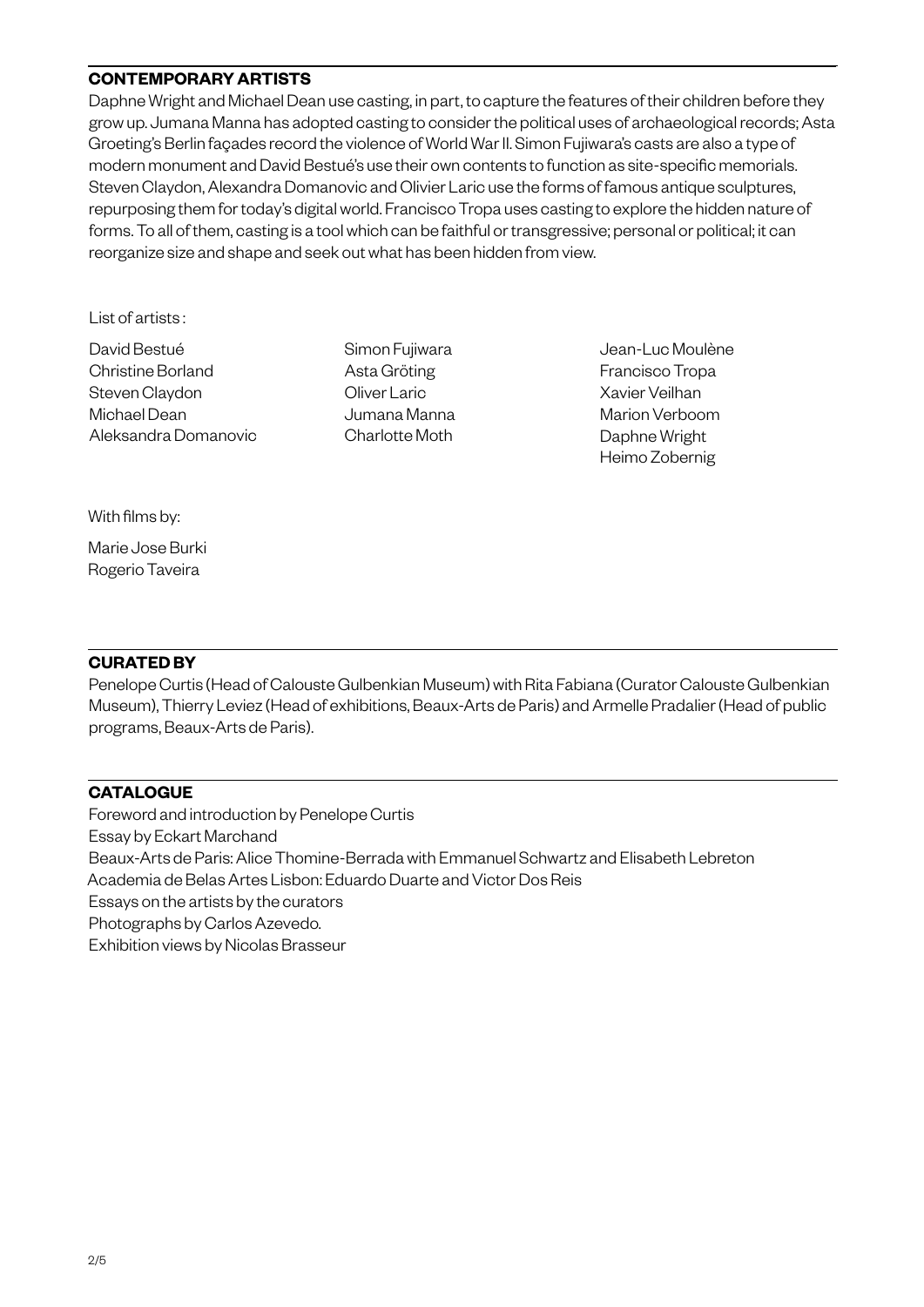# Exhibitions

| October | November                                            | December | January                   | February |
|---------|-----------------------------------------------------|----------|---------------------------|----------|
|         | À l'école de l'antique : Poussin, Géricault, Ingres |          |                           |          |
|         |                                                     |          | <b>Infinite Sculpture</b> | 16       |
|         |                                                     |          |                           |          |

The Beaux-Arts de Paris thank their partners who made this exhibition possible:

CALOUSTE GULBENKIAN







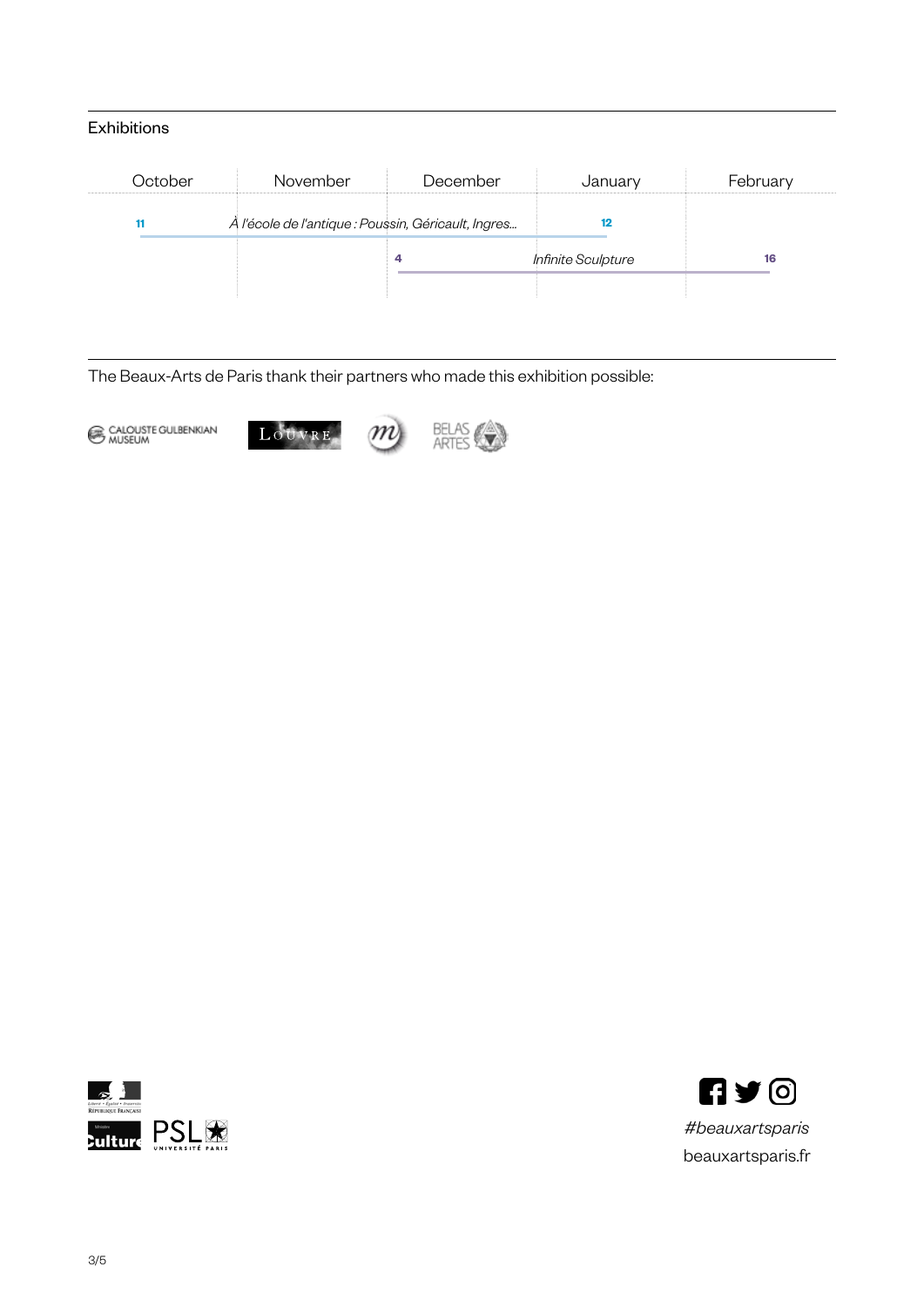#### Oliver Laric

*The Hunter and His Dog*, 2015 Courtesy of the artist, Zabludowicz Collection in collaboration with Tamares Real Estate Holdings © Gunter Lepkowski



Jean-Luc Moulène *Carlos Salinas de Gotari*, Paris, 2014 Waxed concrete, blue blancket 28 x 26 x 24 cm Courtesy of the artist and Galerie Chantal Crousel, Paris © Florian Kleinefenn



#### Marion Verboom

*Achronie n°3*, 2016 Resin and plaster 240 x 45cm Courtesy Galerie The Pill, Istanbul © ADAGP, Paris, 2019 © Nicolas Brasseur

*Tectonie*, 2019 Jesmonite, brass powder 240 x 45cm Courtesy Galerie The Pill, Istanbul © ADAGP, Paris, 2019 © Nicolas Brasseur